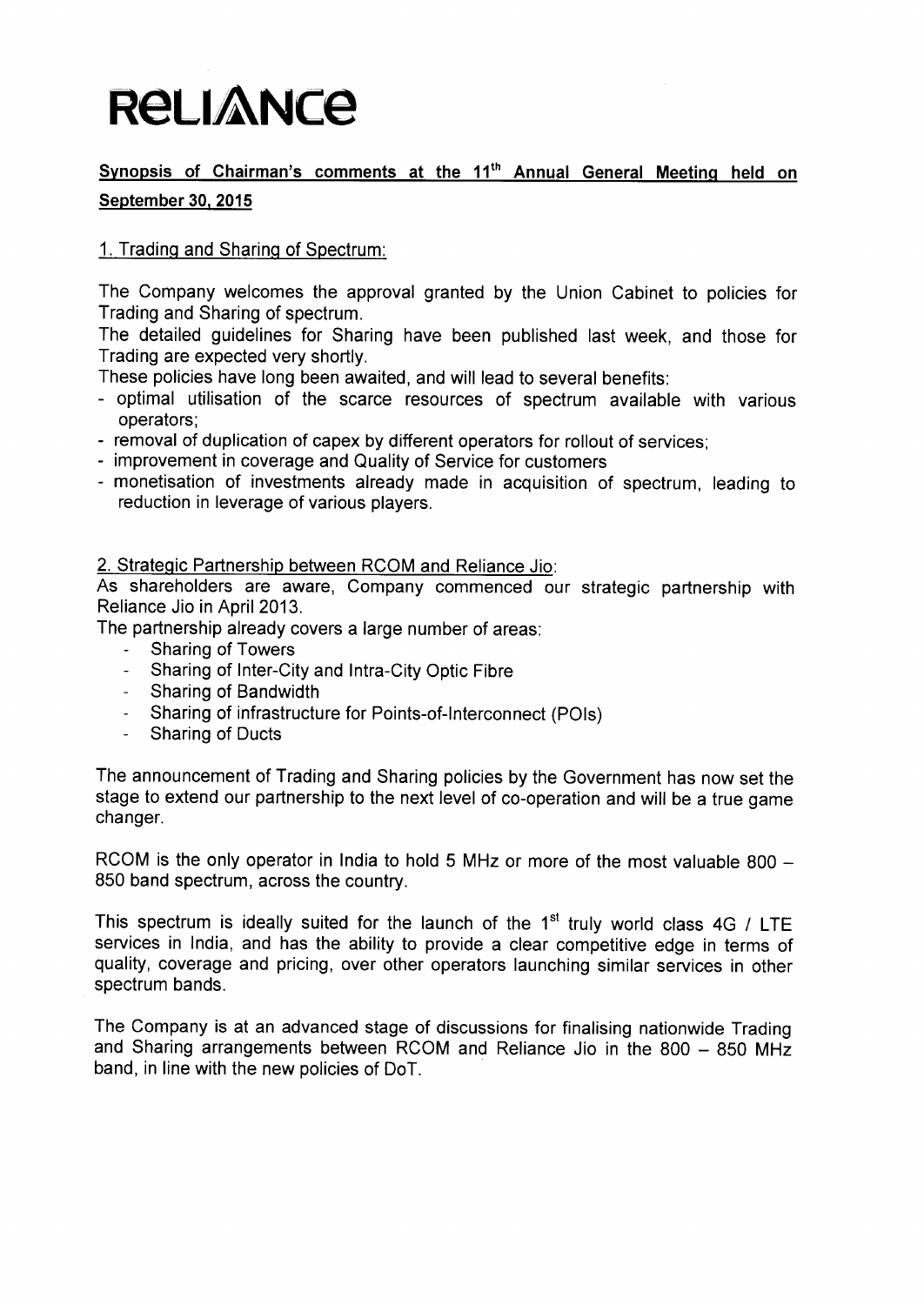# RELIANCE

These arrangements will be accompanied by reciprocal agreements between Reliance Jio and Reliance Communications for roaming by our respective customers on each other's networks.

These arrangements will facilitate Reliance Communication's access to Reliance Jio's world class 4G / LTE networks on an asset light and minimal capex model, and enable us to offer our customers state-of-the-art 4G / LTE services across the length and breadth of the country.

Simultaneously, Reliance Jio will benefit from access to our entire portfolio of 800 - 850 MHz band spectrum in all 22 circles across the country, to supplement their already considerable spectrum holdings in 800 / 850 / 1800 / 2300 MHz bands.

Reliance Jio will also secure the ability to offer their customers fall back on to RCOM's extensive 2G and 3G networks across the country, wherever required.

This overall strategic cooperation and partnership between Reliance Jio and Reliance Communications is a virtual consolidation in the telecom sector.

#### **3. Independent** Tower Company

The Company **is making excellent progress on the strategic** process for creation of **India's** first truly **independent** Tower Company.

As previously intimated to stock exchanges, Company is in the midst of a formal process for monetization of our valuable 95% + stake in Reliance Infratel, together with change of management control.

**Based on progress made so far, and barring unforeseen circumstances** , Company **expect to sign and announce the transaction within the next 6 weeks.**

Other potential transactions for monetization of valuable real estate owned by RCOM are also progressing extremely well.

These transactions will lead to substantial reduction of RCOM's overall debt, and greatly strengthen Company's Balance Sheet, creating a robust platform for renewed growth in years to come.

Together with the monetization of spectrum through trading and sharing arrangements, and the asset light and minimal capex model Company intend to adopt as above for our future growth, Company is at a transformational moment in RCOM's growth - and one that will lead to significant value creation for all stakeholders in the years ahead.